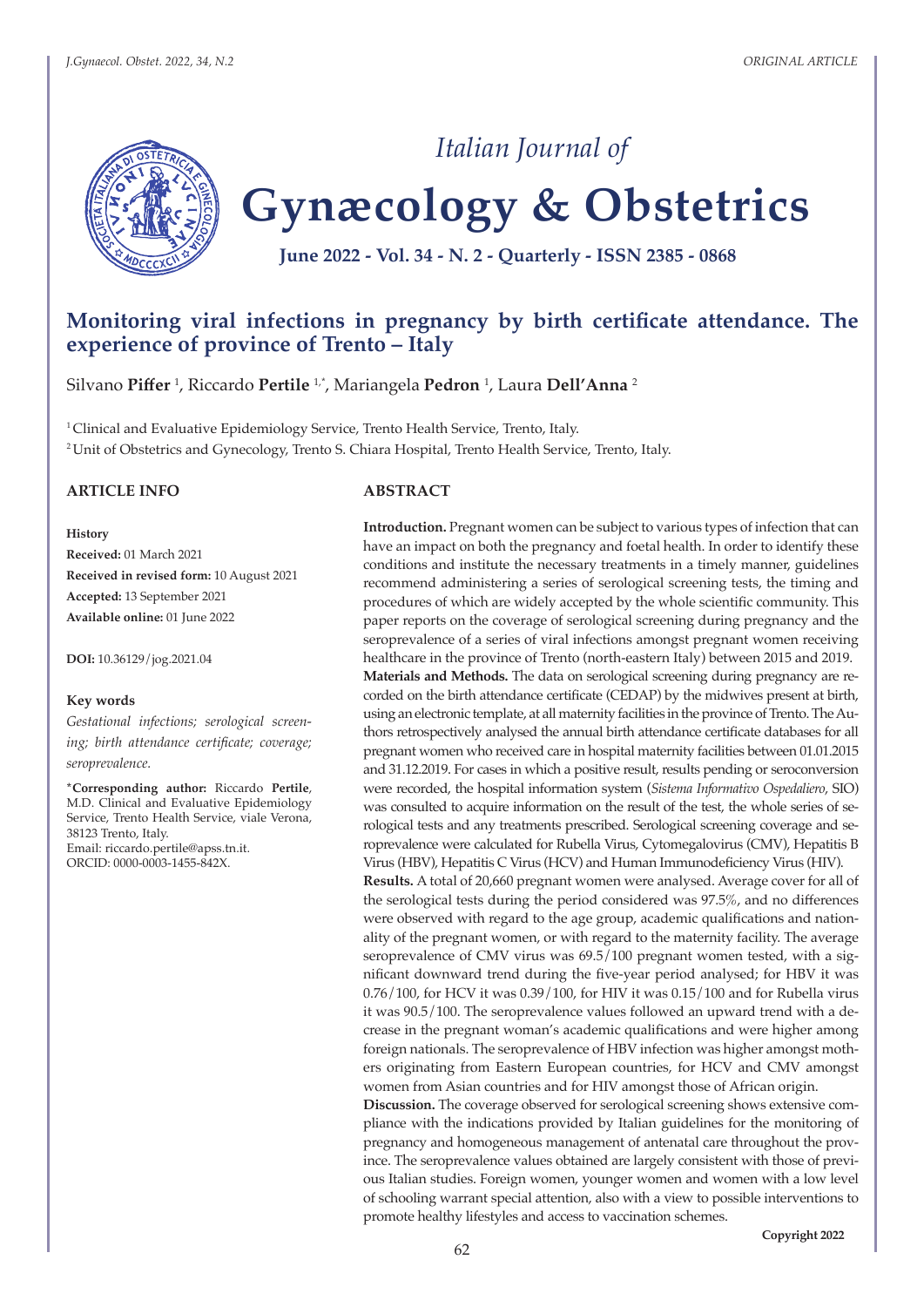# **INTRODUCTION**

During pregnancy, women can contract a number of infectious diseases caused by bacteria, viruses, protozoa or fungi. The risk of acquiring an infectious disease during pregnancy can be associated with the personal characteristics of the pregnant women, their belonging to high-risk categories, or failure to comply with hygiene and dietary practices, resulting in a higher risk of exposure to the pathogens [1]. A lack of vaccination - for example vaccination against hepatitis B or rubella - during childhood or in any case before the pregnancy, represents another considerable risk factor for infection [2]. An infection during pregnancy does not necessarily result in the development of a clinically overt disease, but it can have repercussions on the evolution of the pregnancy and the mother's health; it can also cause an infection of the foetus through transplacental passage, contact with the birth canal or breastfeeding. The effects on the foetus are any case conditioned by the time during the pregnancy at which the infection is contracted, by the timely identification and implementation of an effective treatment, if indicated [1, 2]. Consequently, in many countries it is recommended to carry out specific serological screenings during pregnancy, in the face of a certain variability in the prevalence of infections. More specifically, the Italian guidelines on the monitoring of physiological pregnancies recommend, at different stages of the pregnancy, the administration of tests for toxoplasmosis, rubella, cytomegalovirus, HIV, hepatitis B, syphilis and hepatitis C [3]. With the exception of CMV, these tests are included in the essential levels of healthcare, and consequently the pregnant woman is not required to cover any co-payment. Numerous studies have reported that these serological screening tests have favourable cost-benefit ratios, regardless of the prevalence values observed for the individual infections [2]. In the province of Trento, the recording of antenatal serological screening data has long since been a routine practice. The data is recorded, for each woman, in her personal antenatal guide, which is updated at each antenatal check-up and, for all pregnant women, when the birth attendance certificate (CedAP) is drawn up. In Italy, the CedAP is the reference document for the monitoring of the pregnancy, birth and the health of the newborn. Its completion by the health professional attending the birth, generally the midwife, is required by law. The CedAP must be drawn up, and then registered in the specific database of each maternity units, no later than the tenth day of birth [4]. Wishing to contribute to a greater knowledge of the phenomenon this study reports on the coverage of serological screening for viral diseases for which antenatal serological screening is recommended, and the corresponding seroprevalence values. The study population consisted of all pregnant women who received childbirth assistance at the maternity facilities of the province of Trento between 2015 and 2019.

# **MATERIALS AND METHODS**

Serological screening for rubella is performed through the Rubeo test, which is carried out during the first weeks of the pregnancy through the determination of specific IgG and IgM antibody determinations. In the presence of a state of immunity (specific IgG antibodies positive and specific IgM antibodies negative), the test is not repeated. In the presence of a state of susceptibility (IgG and IgM negative), the test is repeated every 4-6 weeks, until at least the  $5<sup>th</sup>$ month [3, 5]. Screening for HBV is performed during the third trimester using an HBsAg assay, with a confirmation test in the case of a positive result, and HBsAg and anti-HBc antibody assays if positivity is confirmed [7]. This is followed by a viral load assay on a plasma sample [3, 6]. The screening for HCV infection is performed during the first trimester by means of an HCV antibody determination using the ELISA (Enzyme-linked immunosorbent assay) method and in the case of a positive result, it is confirmed with the Riba (Recombinant Immuno Blot Assay) test. If the confirmation test is positive, a plasma viral load test and viral genotype analysis are performed [3, 7]. Screening for CMV infection is performed, in at-risk women only (pregnant women with flu-like symptoms, mothers of preschool children and women who work with preschool children), in the first trimester with specific IgG and IgM determinations. If the first antenatal serological test indicates prior CMV infection, the serological test is not repeated [3, 8]. HIV screening is recommended in the first trimester, during the first antenatal visit, and in the third trimester, and it is based on HIV-1 and 2 antibody assays using the immunoenzymatic method [3, 9]. In the province of Trento, the results of the serological tests for the viral diseases considered are recorded in the CedAP database at each maternity facility. The specific criteria for recording the results of serological tests in the CedAP database are shown in **Table 1**. This study included all pregnant women receiving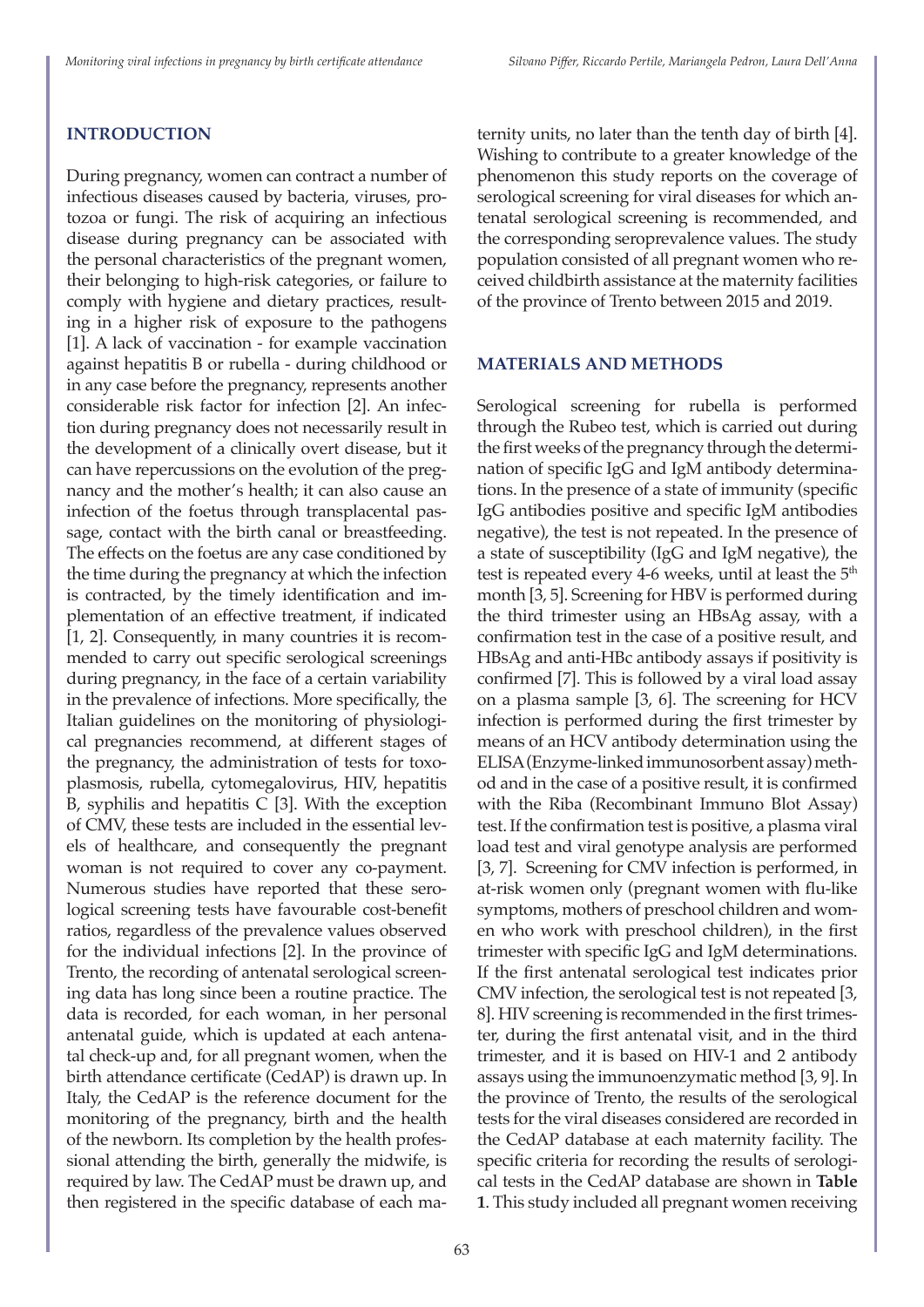childbirth care in the province's maternity facilities between 01.01.2015 and 21.12.2019. For each case recorded in the CedAP as positive (HBsAg, HIV, HCV) or as not immune (Rubeo test), or with seroconversion (Rubeo test, CMV), or with results pending, the hospital information system (SIO) was used to verify/ retrieve full data. The SIO is a kind of electronic repository from which it is possible, for clinical or medicolegal reasons or epidemiological analyses, to retrieve all the analytical data regarding the healthcare services provided to residents and non-residents by the provincial health service. The coverage of the individual serological screening programmes was calculated retroactively, for each year in the study period and regarding the following maternal characteristics: age group, academic qualification and nationality, and for each maternity facility. The seroprevalence of the infections was also calculated for each year in the study period and with regard to the following maternal characteristics: age group, academic qualification and nationality. The retrieval of the whole serological profile of the positive cases allowed their clinical classification. The significance of the time trends for coverage and the seroprevalence of the individual conditions was analysed with the Cochrane-Armitage test and the significance of the differences between the sub-populations compared, for both coverage and seroprevalence was analysed using the chi-squared test. The coverage and seroprevalence values are indicated together with the corresponding 95% confidence intervals.

#### **RESULTS**

Between 2015 and 2019, 20,660 pregnant women received childbirth care at maternity facilities of the province of Trento. 6.2% of the mothers had a premature birth (< 37 weeks of gestation) and a late prematurity (gestation weeks 34-36) occurred in 4.6% of cases. The average age of the pregnant women rose from 32.3 years in 2015 to 32.5 years in 2019 and the percentage of those of foreign nationality decreased from 26.3% in 2015 to 25.0% in 2019. Considering the entire panel of serological tests evaluated the average coverage over the study period was 88.6% and decreased from 95.3% in 2015 to 68.0% in 2019. Excluding CMV infection, the screening of which has never been included in the essential levels of healthcare for all women, but only those at risk, the average coverage for all screening programmes across the study period was

**Table 1.** *Registration criteria in the CEDAP of serological tests in pregnancy for infectious diseases..*

| <b>Serological test</b> | <b>Registration criteria</b>            |  |  |
|-------------------------|-----------------------------------------|--|--|
| <b>RUBEO TEST</b>       | 1 not performed                         |  |  |
|                         | 2 not immune                            |  |  |
|                         | 3 immune                                |  |  |
|                         | 4 in progress                           |  |  |
|                         | 5 seroconversion in pregnancy           |  |  |
| <b>HBSAG</b>            | 1 not performed                         |  |  |
|                         | 2 negative                              |  |  |
|                         | 3 positive                              |  |  |
|                         | 4 in progress                           |  |  |
|                         | 5 vaccinated                            |  |  |
| <b>HCV-HIV</b>          | 1 not performed                         |  |  |
|                         | 2 negative                              |  |  |
|                         | 3 positive                              |  |  |
|                         | 4 in progress                           |  |  |
| <b>CMV</b>              | 1 not performed                         |  |  |
|                         | 2 negative                              |  |  |
|                         | 3 pre-pregnancy infection               |  |  |
|                         | 4 reinfection/reactivation in pregnancy |  |  |
|                         | 5 first infection in pregnancy          |  |  |

98.5% and decreased from 98.9% in 2015 to 96.7% in 2019. The overall average coverage over the entire study period and excluding CMV is 95.0% in late or moderate preterm pregnancies and 91.0% in the case of very or extremely premature birth. Considering the screening programmes separately, average coverage was 99.8% for the Rubeo Test, 99.6% for HBV and HIV and 98.8% for HCV. Always excluding CMV infection, the temporal trend of coverage of all the serological screening tests considered collectively and for the individual tests was stable and without significant variations from one year to the next (**Table 2**). No differences in coverage were observed in relation to age group, academic qualifications or nationality, or in relation to the maternity facility where the birth took place. Of the entire population of pregnant women studied, 12,864 were positive for pregestational CMV infection (an average of 2,572 per year), 157 were HBsAg positive (on average 31 per year), of whom 4 (2.5%) had a history of drug addiction; 80 were positive for HCV (an average of 16 per year), of whom 22 (27.5%) had a history of drug addiction; 30 were positive for HIV (an average of 6 per year), of whom 2 (6.6%) had a history of drug addiction; 18,625 were found to still have rubella virus antibodies, *i.e*. to be immune (due to prior illness or vaccination), whereas 1,993 did not have antibodies and were therefore susceptible. Over the whole study period, the average seroprevalence for CMV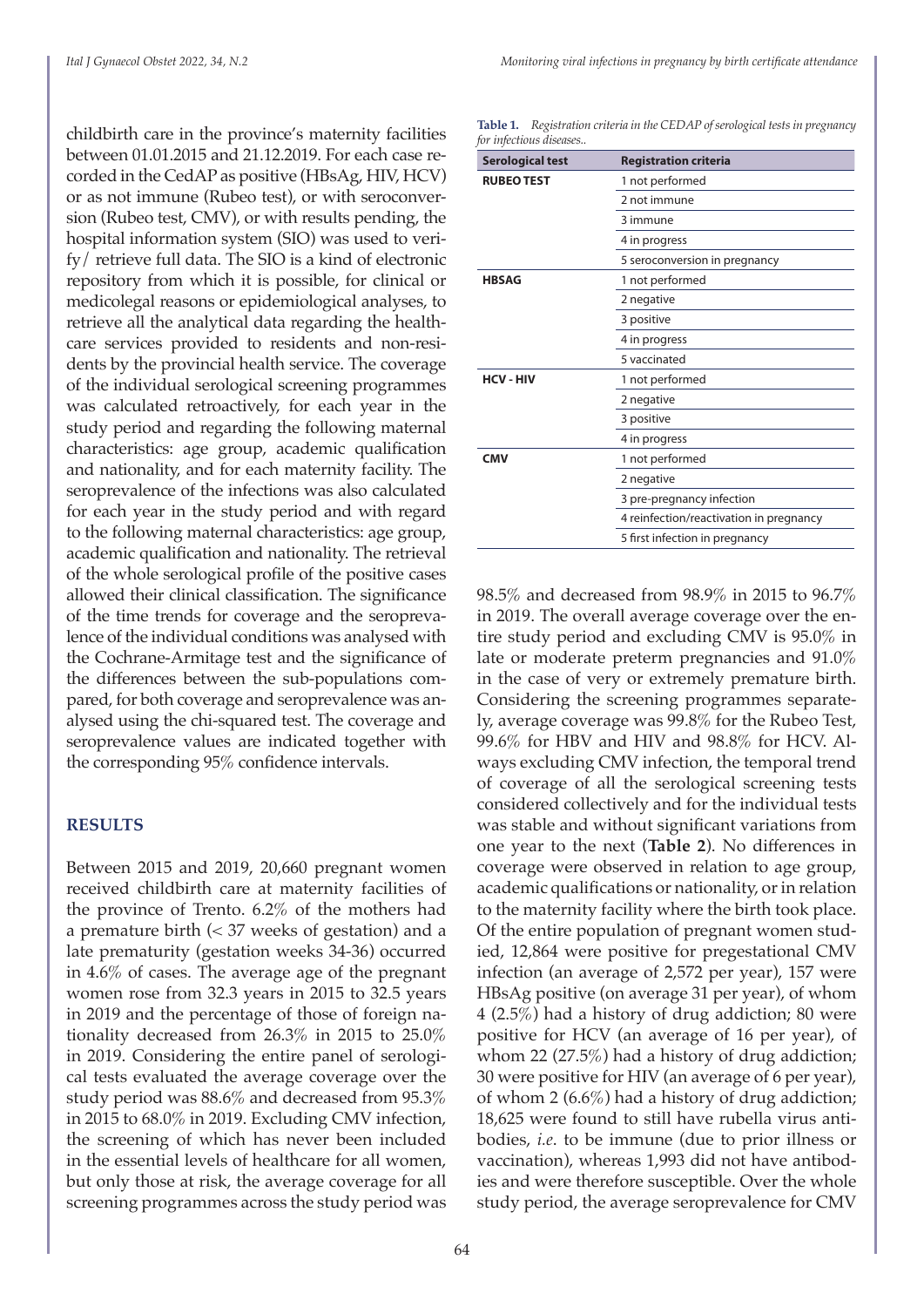infection was equal to 69.5/100 pregnant women tested (95% CI: 68.8-70.2), HBV seroprevalence (positive HBsAg test) was 0.76/100 (95% CI: 0.65- 0.87), HCV seroprevalence was 0.39/100 (95% CI: 0.31-0.47), HIV seroprevalence was 0.15/100 (95% CI: 0.09-0.21), and seroprevalence for rubella was 90.5/100 (95% CI: 89.95-90.65). The seroprevalence for CMV infection was statistically significantly higher (p < 0.01) in the age group 30-34 years and in the age group < 25 years; the seroprevalence for HBV infection was statistically significantly higher  $(p < 0.01)$  in the age group 25-34 years, for HCV in the age group 40 years and over, and for HIV in the age group < 25 years, while the level of immunity to rubella virus increased with an increase in age and, conversely, the proportion of susceptible subjects increased with a decrease in age, with a statistically significant trend (p < 0.01) (**Table 3**).

Seroprevalence and, in the case of rubella, the proportion of susceptible subjects (at risk of infection), increased for all the conditions considered with a decrease in the level of academic qualification, with a trend that was, overall, statistically significant (p < 0.001) (**Table 4**). Overall, a statistically significant excess was observed in seroprevalence amongst foreign women compared to Italian women (**Table 5**). Seroprevalence for HBV infection was higher amongst women from Eastern European countries (3.72/100), with a statistically significant difference

 $(p < 0.001)$ , compared to the mean values of foreign women, that for HCV was higher amongst mothers from Asian countries, with a statistically significant difference  $(p < 0.001)$ , compared to the average values of foreign women; and that for CMV infection was higher amongst mothers of Chinese origin compared to the mean values of foreign women (p < 0.05). HIV seroprevalence was higher amongst pregnant women of African origin (1.10/100), with a statistically significant difference, compared to the average values of foreign women ( $p < 0.001$ ). Lastly, the proportion of cases susceptible to rubella was higher amongst pregnant women from non-European countries compared to the average values of all foreigners, although this difference was not statistically significant.

As regards CMV infection, there were 169 cases of seroconversion during pregnancy (an average of 34 per year), of which 51.5% were reactivations and 48.5% were first observed during pregnancy. In absolute terms, overall seroconversions regard 141 Italian women, for a seroconversion rate of 1.0/100 pregnant women tested, and 28 foreign women, for a seroconversion rate of 0.60/100. Amongst the seroconverted foreign women, no statistically significant differences were observed regarding the geographical area of origin. As far as the Rubeo test is concerned, 4 seroconversions were recorded during pregnancy (less than one case per year), all of them in foreign wom-

| Table 2. Percentage coverage of serological screening tests in pregnancy for viral diseases by single year. Period 2015-2019. |      |      |      |      |      |  |
|-------------------------------------------------------------------------------------------------------------------------------|------|------|------|------|------|--|
| <b>Serological test</b>                                                                                                       | 2015 | 2016 | 2017 | 2018 | 2019 |  |
| <b>CMV</b>                                                                                                                    | 96.2 | 97.5 | 95.7 | 86.2 | 70.8 |  |
| <b>HBV</b>                                                                                                                    | 99.5 | 99.6 | 99.6 | 99.7 | 99.6 |  |
| <b>HCV</b>                                                                                                                    | 99.5 | 99.6 | 99.6 | 99.5 | 96.0 |  |
| <b>HIV</b>                                                                                                                    | 99.6 | 99.4 | 99.6 | 99.9 | 99.5 |  |
| Rubella                                                                                                                       | 99.9 | 99.8 | 99.9 | 99.7 | 99.8 |  |

**Table 3.** *Seroprevalence of infections per 100 pregnant women (95% CI) by age groups. Period 2015-2019.*

| Age groups    |                   | <b>Type of infections</b> |                 |                  |                      |  |  |
|---------------|-------------------|---------------------------|-----------------|------------------|----------------------|--|--|
|               | <b>CMV</b>        | <b>HBV</b>                | <b>HCV</b>      | <b>HIV</b>       | Rubella (not immune) |  |  |
| $<$ 25 yrs    | 78.70             | 0.52                      | 0.39            | 0.39             | 15.62                |  |  |
|               | $(76.48 - 80.92)$ | $(0.17 - 0.86)$           | $(0.08 - 0.70)$ | $(0.08 - 0.70)$  | $(13.81 - 17.41)$    |  |  |
| 25-29 yrs     | 71.06             | 0.96                      | 0.30            | 0.09             | 12.32                |  |  |
|               | $(69.69 - 72.43)$ | $(0.71 - 1.21)$           | $(0.15 - 0.45)$ | $(0.003 - 0.17)$ | $(11.37 - 13.25)$    |  |  |
| 30-34 yrs     | 79.45             | 0.99                      | 0.41            | 0.13             | 10.18                |  |  |
|               | $(78.38 - 80.52)$ | $(0.76 - 1.22)$           | $(0.26 - 0.56)$ | $(0.04 - 0.21)$  | $(9.40 - 10.95)$     |  |  |
| 35-39 yrs     | 67.74             | 0.45                      | 0.33            | 0.13             | 7.68                 |  |  |
|               | $(66.43 - 69.05)$ | $(0.29 - 0.65)$           | $(0.15 - 0.45)$ | $(0.03 - 0.23)$  | $(6.96 - 8.39)$      |  |  |
| $\geq 40$ yrs | 68.46             | 0.46                      | 0.77            | 0.26             | 8.37                 |  |  |
|               | $(66.32 - 70.60)$ | $(0.16 - 0.76)$           | $(0.28 - 1.16)$ | $(0.04 - 0.48)$  | $(7.14 - 9.58)$      |  |  |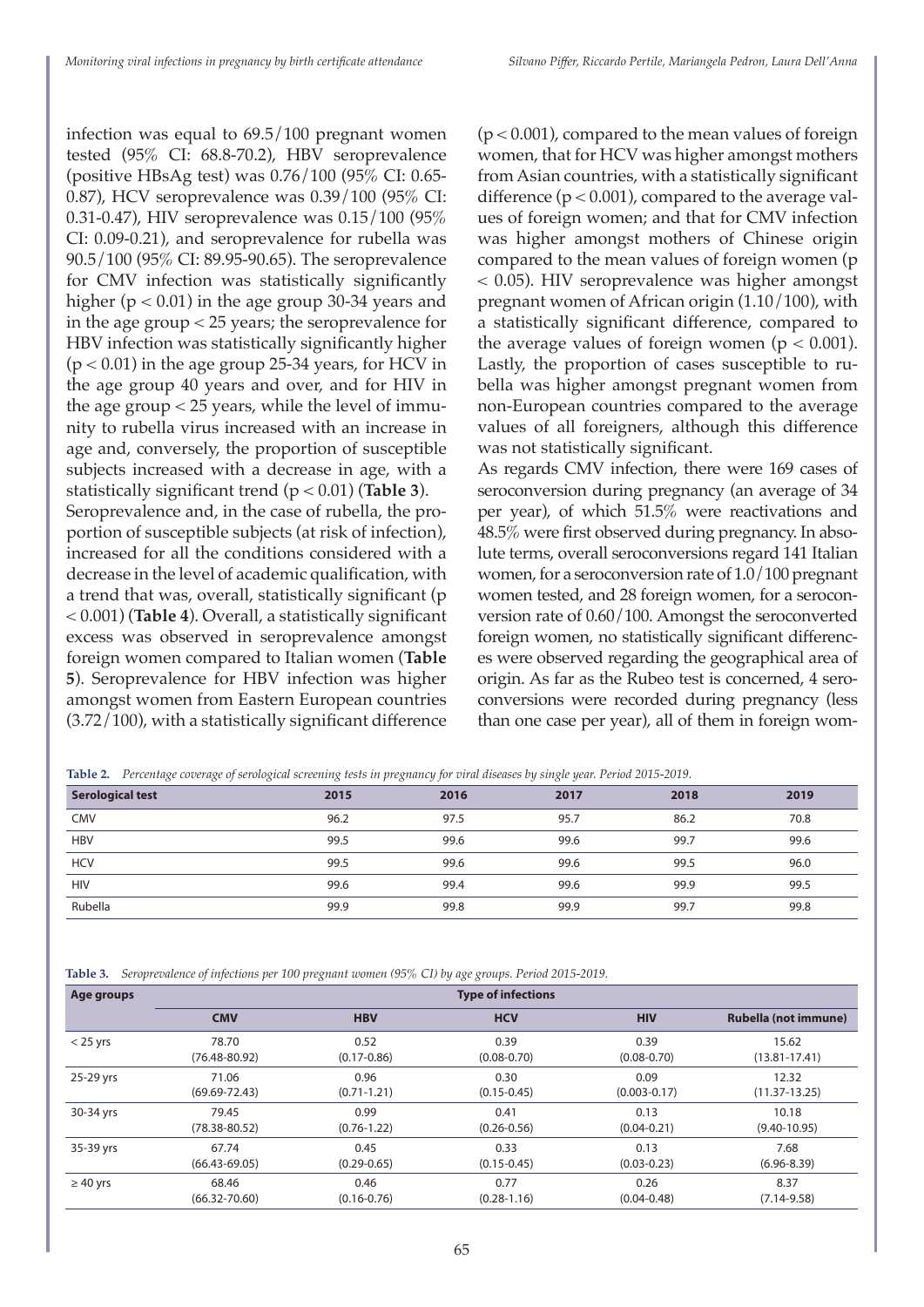**Table 4.** *Seroprevalence of infections per 100 pregnant women (95% CI) by educational level. Period 2015-2019.* 

| <b>Educational level</b> | <b>Type of infections</b> |                 |                 |                 |                      |  |
|--------------------------|---------------------------|-----------------|-----------------|-----------------|----------------------|--|
|                          | <b>CMV</b>                | <b>HBV</b>      | <b>HCV</b>      | <b>HIV</b>      | Rubella (not immune) |  |
| University degree        | 64.68                     | 0.47            | 0.22            | 0.09            | 7.77                 |  |
|                          | $(63.59 - 65.77)$         | $(0.32 - 0.62)$ | $(0.11 - 0.31)$ | $(0.03 - 0.14)$ | $(7.16 - 8.36)$      |  |
| High school              | 69.92                     | 0.76            | 0.32            | 0.09            | 10.05                |  |
|                          | $(68.97 - 70.87)$         | $(0.59 - 0.93)$ | $(0.20 - 0.42)$ | $(0.03 - 0.15)$ | $(9.45 - 10.63)$     |  |
| Middle school or lower   | 84.20                     | .62             | 1.14            | 0.516           | 13.67                |  |
|                          | $(82.08 - 85.60)$         | $(1.16 - 2.06)$ | $(0.76 - 1.52)$ | $(0.25 - 0.77)$ | $(12.42 - 14.90)$    |  |

**Table 5.** *Seroprevalence of infections per 100 pregnant women (95% CI) by citizenship. Period 2015-2019.* 

| Citizenship       |                 | <b>Type of infections</b> |                 |                 |                      |
|-------------------|-----------------|---------------------------|-----------------|-----------------|----------------------|
|                   | CMV             | <b>HBV</b>                | <b>HCV</b>      | <b>HIV</b>      | Rubella (not immune) |
| <b>Italians</b>   | 61.90           | 0.13                      | 0.32            | 0.07            | 8.68                 |
|                   | $(61.1 - 62.7)$ | $(0.08 - 0.18)$           | $(0.23 - 0.41)$ | $(0.03 - 0.10)$ | $(8.24 - 9.12)$      |
| <b>Foreigners</b> | 92.3            | 2.58                      | 0.60            | 0.39            | 12.43                |
|                   | $(91.5 - 93.0)$ | $(1.83 - 3.33)$           | $(0.40 - 0.80)$ | $(0.23 - 0.55)$ | $(11.55 - 13.31)$    |

en from non-European countries. As regards clinical status, there were 3 certified cases of high viremia  $(> 10,000$  copies/mL) amongst the cases of positive HBsAg tests (1.9%) and their overall classification is provided in **Table 6**. The acute forms prevailed amongst foreign women, the inactive forms amongst Italian women. There were 31 cases with high viremia amongst the HCV-positive cases (38.7%) and 6 cases with high viremia amongst the HIV-positive cases (20%). Amongst the 30 HIV-positive cases, the first confirmed positivity occurred during pregnancy in 5 cases (16%), all of them in women of African origin. There were three cases of HIV/HCV co-positivity, two cases of HIV/VDRL-RPR-TPHA co-positivity and two cases of HBsAg/HCV co-positivity.

#### **DISCUSSION**

The CedAP model used in the province of Trento provides for the acquisition of a much greater number of variables than that envisaged by in the "ministerial"

**Table 6.** *Clinical status of HBV infection in HBSAg positive cases. Comparison between Italians and foreigners. Period 2015-2019.* 

| <b>Clinical status of</b><br><b>HBV</b> infection | <b>Italians</b> | Forei-<br>gners | <b>Total</b> |
|---------------------------------------------------|-----------------|-----------------|--------------|
| <b>Acute hepatitis</b>                            |                 | 9               | 10           |
| <b>Chronic Hepatitis</b>                          | 0               | 10              | 10           |
| <b>Previous Infection</b>                         | 3               | 84              | 87           |
| <b>Chronic Carrier</b>                            | 7               | 24              | 31           |
| <b>Inactive Carrier</b>                           | 6               | 13              | 19           |
| <b>Total</b>                                      | 17              | 140             | 157          |

model. In particular, through our provincial model, all the serological tests proposed by Italian guidelines for the monitoring of physiological pregnancies are systematically acquired [3]. An overall analysis albeit preliminary, of the temporal trend of prenatal serological screenings in the province of Trento was carried out in a previous study [10]. In this study, an attempt was made to investigate the subject in depth in order to enhance the contribution of the staff of the maternity units. In fact, it must be said that the number of the variables to be acquired through the CedAP has been expanded, also including data on serological screenings, due to the willingness of health workers to monitor different aspects of the maternity care path. This information increase, together with the confluence of the annual electronic birth attendance certificate data at the Clinical and Evaluational Epidemiology Service of Trento Provincial Health Authority allows an analysis of all pregnant women who receive care in the province's maternity facilities and, therefore, an area-based rather than a centre-based analysis. This also makes it possible to verify the level of application of recommended procedures for pregnancy care and the existence of any barriers to access to prenatal screenings. As regards the implementation of the recommended serological tests, it can be said that Italian guidelines appear to be fully applied at local level. The coverage values actually appear to be very high, with a negligible percentage of pregnant women not screened and without any difference in terms of the age group, academic qualification and nationality of the mother, or between the individual maternity units. As expected, coverage appears lower in preterm pregnan-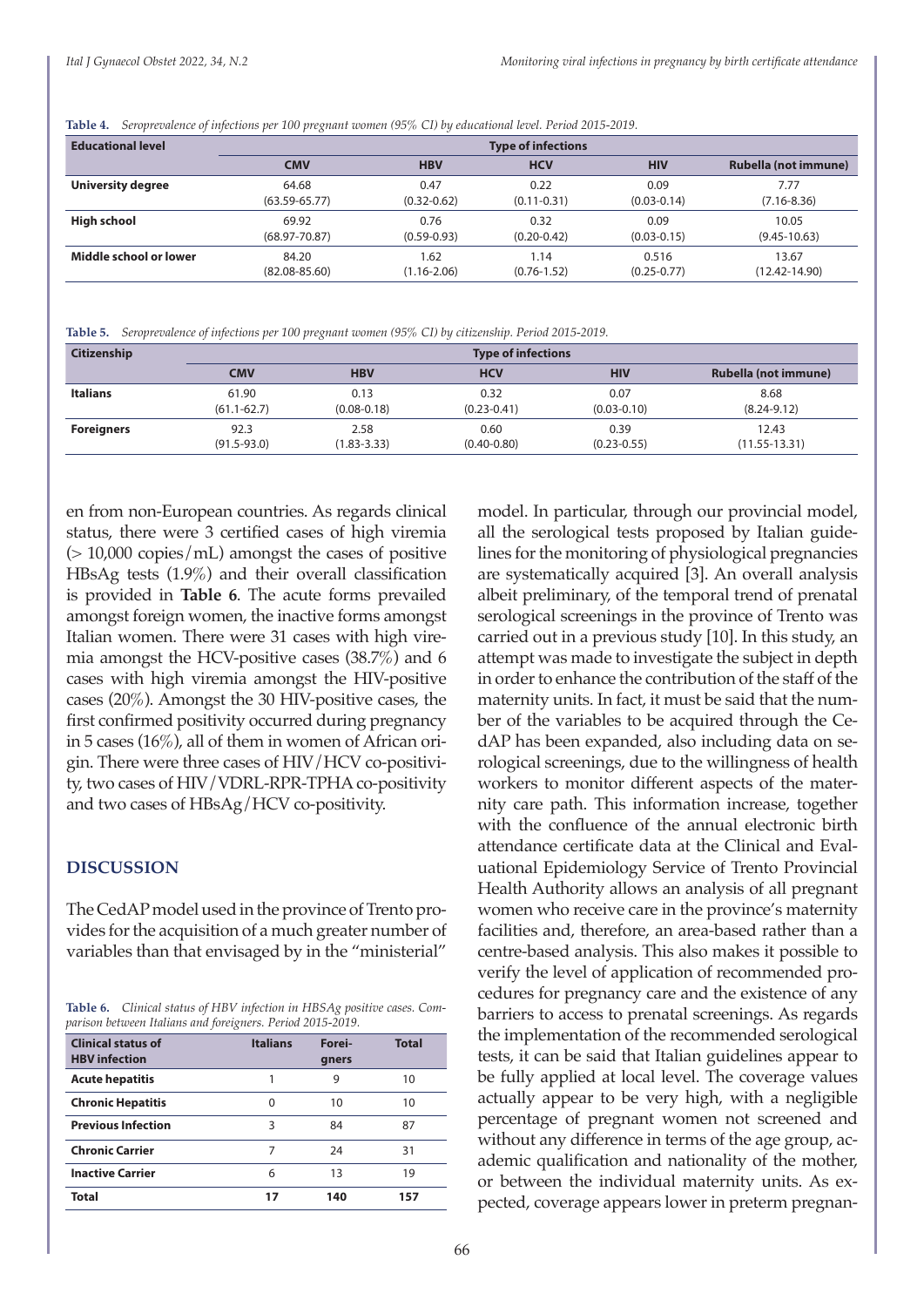attributed to the different vaccination policies for

cies. It can therefore be stated that in the province of Trento there are no barriers to access to recommended serological screening in pregnancy, confirming the equity and homogeneity in the management of antenatal care in the area. However, it cannot be said that the reported coverage values are the best in Italy, also because this data is not currently registered at national level and therefore there is no possibility of comparison between different areas of our country. In any case, the small percentage of pregnant women not tested, CMV screening aside, is an issue that deserves consideration with regard to the causes and reasons. There is some time to close the CedAP after childbirth so, in the event that some assessment has not been made during pregnancy, it may be possible to do so, if appropriate, after childbirth. As regards the calculation of the seroprevalences of the various infectious diseases, a correspondence equal to 96% was observed between the data recorded in the CedAP and the data of the SIO regarding the positive cases. The quality of the data recorded in the birth attendance certificate can be considered satisfactory, although it was also necessary to access other information sources and not only to retrieve the results of the tests in progress, for which the results were not available before the birth attendance certificate was signed off. Use of other sources, such as the hospital information system was in any case necessary to retrieve all the data needed to define disease status, its potential for transmission to the foetus and any treatments instituted. The average proportion of women susceptible to rubella across the whole study period was 9.7%, which is substantially in line with the values reported by previous Italian [11] and international studies [12-14]. The percentage of women susceptible to rubella increased over time and was higher amongst younger women, those with a lower level of schooling and foreign women. This situation can be associated with a decrease in vaccination coverage over the past decade and with an increase in anti-vax movements, both aspects that should be considered when reviewing the vaccination programme offered to pregnant women and women of childbearing potential [15]. HBV seroprevalence across the entire caseload of pregnant women coincides with that of a low-endemic area [16] and is similar to that reported in a previous Italian multicentre study [17]. There appears to be a very great difference in seroprevalence between Italian and foreign women that is higher than that reported previously in Italy [17], although it is consistent with more recent Italian studies [18, 19]. These differences can be in part

the general public developed in previous decades in the different countries and will hopefully decrease in the future with the optimisation of vaccination programmes in the most endemic countries. HCV seroprevalence in pregnancy appears broadly stable over the study period and lower than that reported in the USA and most European countries [20, 21], and it is lower than the values reported in previous Italian observational studies [22-24]. Seroprevalence was higher amongst foreign nationals than amongst Italian women, in contrast with the results of previous Italian studies [23, 24], with an excess amongst those of Asian origin. The level of prevalence, in the province of Trento, is supported not only by foreign women from certain geographical areas, but also by mothers, many of whom Italian, belonging to certain risk categories. The most noteworthy of these is the presence of subjects with a history of drug addiction [25], which constitute 27.5% of HCV-positive mothers. Average CMV seroprevalence over the study period is within the range reported by previous Italian studies [26-28] and confirms that the values are higher amongst foreign women [27, 28] and also amongst those with a lower level of schooling. It would be useful, for reducing the risk of infection, to optimize prenatal or, better still, preconception counselling, aimed at promoting correct hygiene and dietary practices during pregnancy [29]. The overall prevalence of HIV infection observed is similar to that recorded in previous Italian studies [27, 30] and confirms that the value is higher amongst foreign women from African countries, where the prevalence of the infection amongst the general population is higher. The value reported in this study is also similar to that reported in the United Kingdom [31, 32]. **CONCLUSIONS**

In our experience, the CedAP has proved to be a very useful tool for monitoring the trend and characteristics of the infections, especially for viral infections during pregnancy. The inclusion of serological test results in the structure of CedAP allows to evaluate the adherence to the guidelines, the equity of access to serological screening and to calculate the prevalence of the infections in specific subpopulations of pregnant women. Lastly, combining data from the birth attendance certificate with hospital information system data makes it possible to classify the disease status and ac-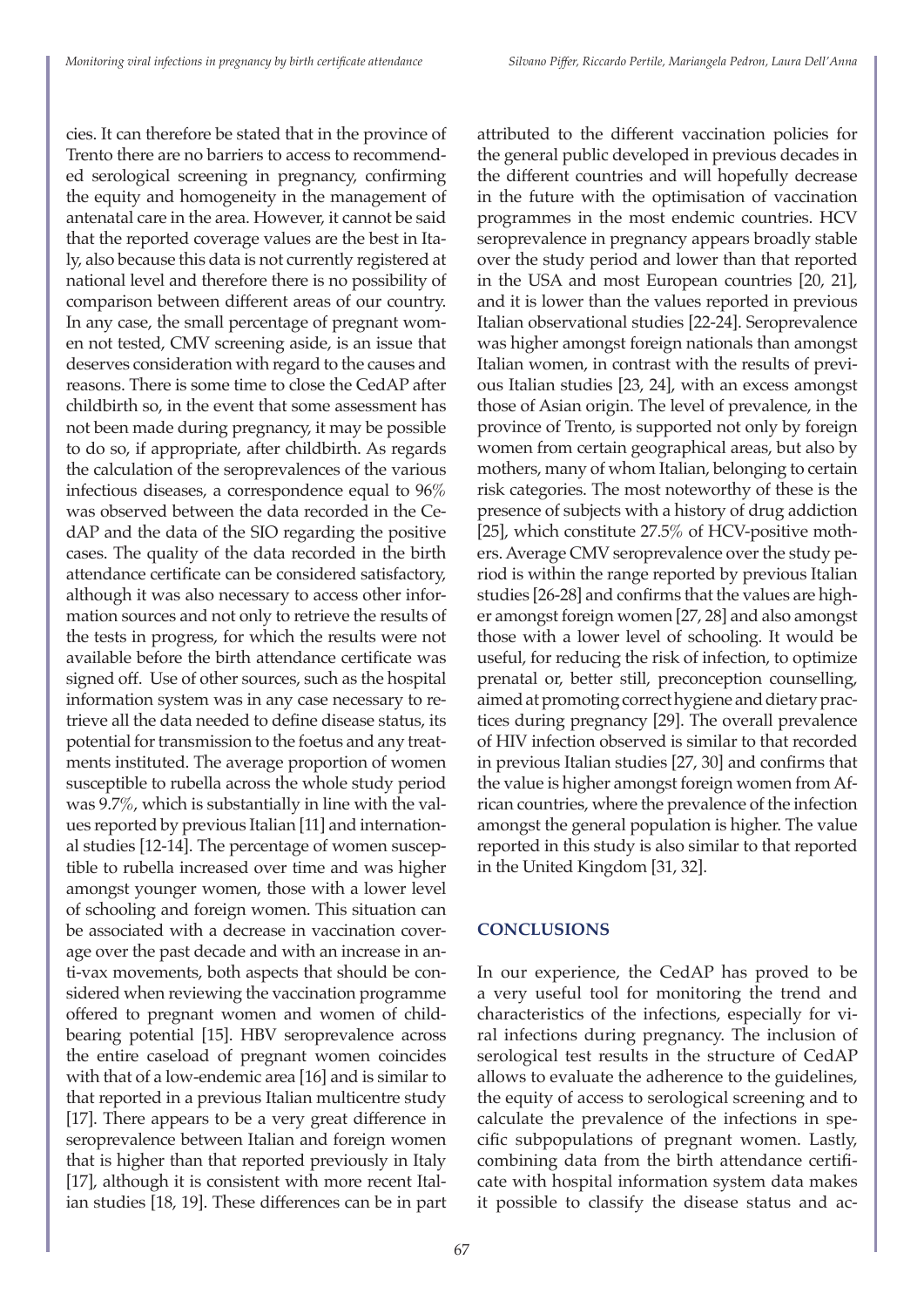quire the information needed to analyse the management and the outcome of the treatment of the positive cases. As the birth attendance certificate includes a "neonate" section, it is also possible to analyse the neonatal outcomes.

#### **COMPLIANCE WITH ETHICAL STANDARDS**

#### *Authors contribution*

S.P., R.P.: Conceptualized the study. R.P., M.P.: Checked and corrected the data of the CedAP informative flow. R.P.: analysed the data. S.P., R.P.: Drafted the initial manuscript. S.P., R.P., M.P., L.D.: Interpreted the results and reviewed the manuscript. All authors approved the final manuscript as submitted and agreed to be accountable for all aspects of the work.

#### *Funding*

None.

*Study registration*

N/A.

## *Disclosure of interests*

All authors declare they have no conflicts of interest and they have no financial or personal relationships with other people or organizations that could inappropriately influence (bias) their work.

## *Ethical approval*

The Ethical approval was not required as this observational study involved fully anonymized data. The data come from the CedAP informative flow and are routinely collected according to the Italian laws in force. This study is in line with the STROBE and RECORD Statements.

## *Informed consent*

Informed consent was not collected for reasons of organizational impossibility attributable to the fact that the failure to consider the data referring to the estimated number of interested parties who cannot be contacted to inform them, compared to the total number of subjects intended to be involved in the

research, would produce significant consequences for the study in terms of altering the relative results; this having regard, in particular, to the inclusion criteria provided for by the study, the methods of enrollment, the statistical number of the chosen sample, as well as the period of time elapsed from the moment in which the data relating to the interested parties were originally collected (as allowed by privacy code Legislative Decree 196/2003, by the provision of the Privacy Guarantor n.85 of 1 March 2012 and the provision of the Privacy Guarantor n.146 of 5 June 2019).

## *Data sharing*

Data are available under reasonable request to the corresponding author.

## **REFERENCES**

- 1. Bothamley J, Boyle M. (Eds). Infections affecting pregnancy and childbirth. Radcliffe Publishing. London 2015.
- 2. Queenan JT, Spong CY, Lockwood CJ. Protocols for high-risk pregnancies. An evidence-based approach. Sixth Ed. Wiley Blackwell, Chichester UK, 2015.
- 3. Sistema Nazionale Linee Guida: Gravidanza Fisiologica. Aggiornamento 2011. Available at: http://www.salute.gov.it/imgs/C\_17\_pubblicazioni\_1436\_allegato.pdf. Accessed on January 10, 2021.
- 4. DM 16 luglio 2001: Modificazioni al certificato di assistenza al parto, per la rilevazione dei dati di sanità pubblica e statistici di base relativi agli eventi di nascita, alla nati-mortalità ed ai nati affetti da malformazioni. GU n. 218 del 19/9/2001.
- 5. Robinson JL, Lee BE, Preiksaitis JK, Plitt S, Tipples GA. Prevention of congenital rubella syndrome--what makes sense in 2006? Epidemiol Rev. 2006;28:81-7. doi: 10.1093/epirev/mxj007.
- 6. Society for Maternal-Fetal Medicine (SMFM), Dionne-Odom J, Tita AT, Silverman NS. Hepatitis B in pregnancy screening, treatment, and prevention of vertical transmission. Am J Obstet Gynecol. 2016;214(1):6-14. doi: 10.1016/j. ajog.2015.09.100.
- 7. Hughes BL, Page CM, Kuller JA. Hepatitis C in pregnancy: screening, treatment, and management. Am J Obstet Gynecol. 2017;217(5):B2-B12. doi: 10.1016/j.ajog.2017.07.039.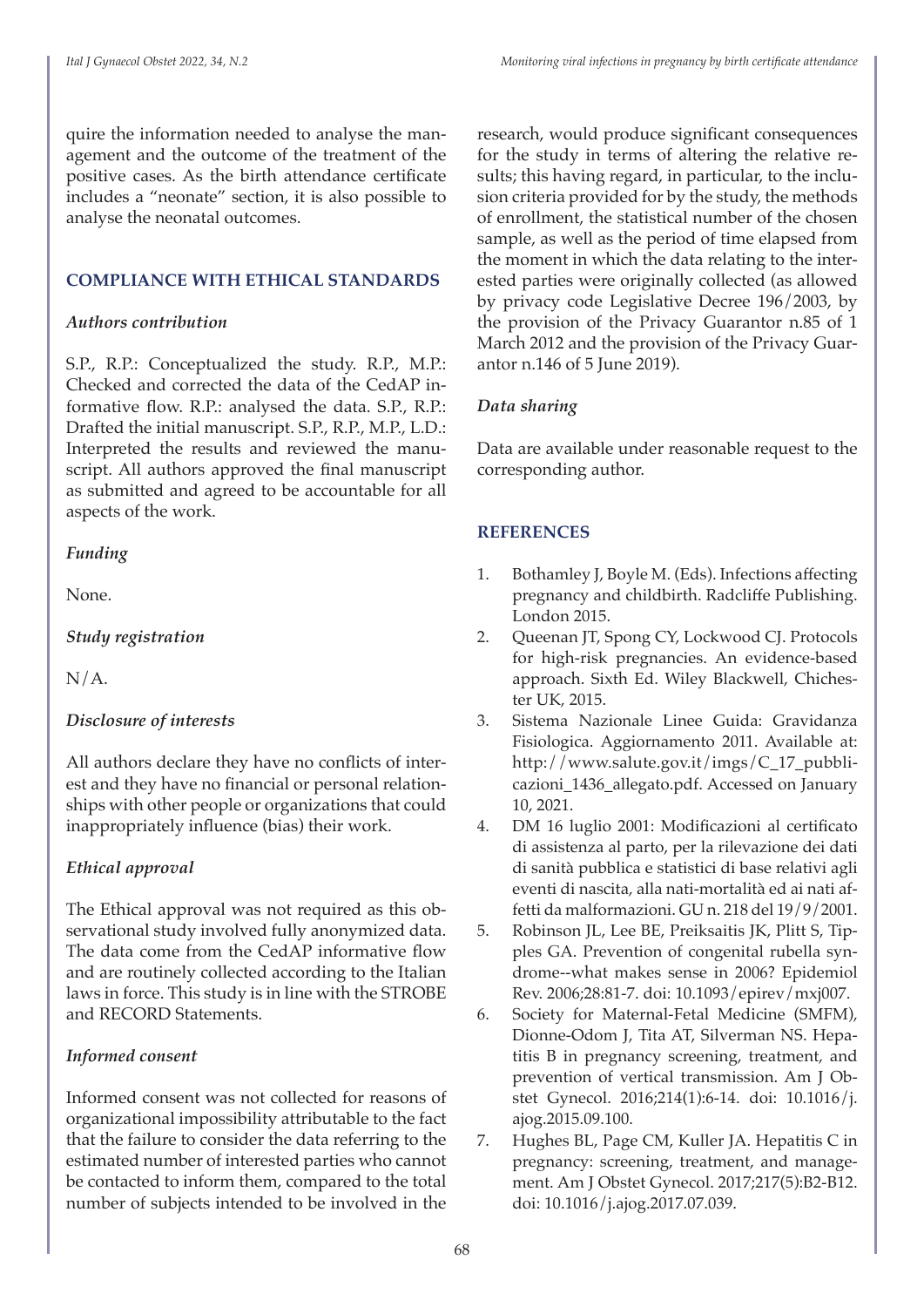- 8. Gruppo multidisciplinare Malattie infettive in ostetricia-ginecologia e neonatologia: Citomegalovirus, aprile 2012. Available at: https://www. neonatologia.it. Accessed on December 7, 2020.
- 9. Livingstone EG. Management of HIV in pregnancy. Current Womens Health Rep. 2002;2(4):245-52.
- 10. Dalmartello M, Parazzini F, Pedron M, Pertile R, Collini L, La Vecchia C, et al. Coverage and outcomes of antenatal tests for infections: a population based survey in the Province of Trento, Italy. J Matern Fetal Neonatal Med. 2019;32(12):2049- 55. doi: 10.1080/14767058.2018.1424822.
- 11. Filia A, Rota MC, De Manso M, D'Ancona P, Giambi C, Ranghiasci A, et al. Piano Nazionale di eliminazione del morbillo e della rosolia congenita: indagine sullo stato di avanzamento. Roma Istituto Superiore di Sanità. Rapporti ISTISAN 10/45. 2009.
- 12. Pandolfi E, Gesualdo F, Rizzo C, Bella A, Agricola E, Mastroiacovo P, et al. Global seroprevalence of rubella among pregnant and childbearing age women: a meta-analysis. Eur J Public Health. 2017;27(3):530-7. doi: 10.1093/eurpub/ckw259.
- 13. Choi R, Oh Y, Oh Y, Kim SH, Lee SG, Lee EH. Recent trends in seroprevalence of rubella in Korean women of childbearing age: a cross-sectional study. BMJ Open. 2020;10(1):e030873. doi: 10.1136/bmjopen-2019-030873.
- 14. Okuda M, Yamanaka M, Takahashi T, Ishikawa H, Endoh M, Hirahara F. Positive rates for rubella antibody in pregnant women and benefit of post-partum vaccination in a Japanese perinatal center. J Obstet Gynaecol Res. 2008;34(2):168-73. doi: 10.1111/j.1447-0756.2007.00689.x.
- 15. Ministerial circular n. 33045, 11.12.2019. Recommended vaccination for childbearing and pregnant women. Available at: http://www.salute. gov.it/norme/. Accessed on December 20, 2020.
- 16. Merrill RM, Hunter DB. Seroprevalence of markers for hepatitis B viral infection. Int J Infect Dis. 2011;15(2):e78-121. doi: 10.1016/j.ijid.2010.09.005.
- 17. Spada E, Tosti ME, Zuccaro O, Stroffolini T, Mele A. Collaborating Study Group. Evaluation of the compliance with the protocol for preventing perinatal hepatitis B infection in Italy. J Infect. 2011;62(2):165-71. doi: 10.1016/j.jinf.2010.11.014.
- 18. Lembo T, Saffioti F, Chiofalo B, Granese R, Filomia R, Grasso R, et al. Low prevalence of hepatitis B and hepatitis C virus serum markers in a cohort of pregnant women from Southern Italy. Dig Liver Dis. 2017;49(12):1368-72. doi: 10.1016/j.dld.2017.07.012.
- 19. Sagnelli E, Taliani G, Castelli F, Bartolozzi D, Cacopardo B, Armignacco O, et al. Chronic HBV

infection in pregnant immigrants: a multicenter study of the Italian Society of Infectious and Tropical Diseases. New Microbiol. 2016;39(2):114-8.

- 20. Prasad MR, Honegger JR. Hepatitis C virus in pregnancy. Am J Perinatol. 2013;30(2):149-59. doi: 10.1055/s-0033-1334459.
- 21. Newell ML, Pembrey L. Mother to child transmission of hepatitis C virus infection. Drugs today. 2002; 38(5):321-37. doi: 10.1358/dot.2002.38.5.668600.
- 22. Guadagnino V, Stroffolini T, Caroleo B, Menniti Ippolito F, Rapicetta M, Ciccaglione AR, et al. Hepatitis C virus infection in an endemic area of Southern Italy 14 years later: evidence for a vanishing infection. Dig Liver Dis. 2013;45(5):403-7. doi: 10.1016/j.dld.2012.10.014.
- 23. Morisco F, Loperto I, Stroffolini T, Lombardo FL, Cossiga V, Guarino M, et al. Prevalence and risk factors of HCV infection in a metropolitan area in southern Italy: Tail of a cohort infected in past decades. J Med Virol. 2017;89(2):291-7. doi: 10.1002/jmv.24635.
- 24. Lembo T, Saffioti F, Chiofalo B, Granese R, Filomia R, Grasso R, et al. Low prevalence of hepatitis B and hepatitis C virus serum markers in a cohort of pregnant women from Southern Italy. Dig Liver Dis. 2017;49(12):1368-72. doi: 10.1016/j.dld.2017.07.012.
- 25. Hughes BL, Page CM, Kuller JA. Hepatitis C in pregnancy: screening, treatment, and management. Am J Obstet Gynecol. 2017;217(5):B2-B12. doi: 10.1016/j.ajog.2017.07.039.
- 26. De Paschale M, Agrappi C, Manco MT, Paganini A, Clerici P. Incidence and risk of cytomegalovirus infection during pregnancy in an urban area of Northern Italy. Inf Dis Obst.Gynec. 2009;2009:206505. doi: 10.1155/2009/206505.
- 27. Infriccioli G, Vianelli P, Genga R, Bonifazi V, Dieni A, Guerrini D, et al. Le infezioni congenite e perinatali nella regione Marche (Italia). Studio epidemiologico e differenze tra gruppi etnici [Congenital and perinatal infections in the Marche region (Italy): an epidemiological study and differences between ethnic groups]. Infez Med. 2014;22(3):213-21.
- 28. Barbi M, Binda S, Caroppo S, Calvario A, Germinario C, Bozzi A, et al. Multicity Italian study of congenital cytomegalovirus infection. Pediatr Infect Dis J. 2006;25(2):156-9. doi: 10.1097/01. inf.0000199261.98769.29.
- 29. Rawlinson WD, Boppana SB, Fowler KB, Kimberlin DW, Lazzarotto T, Alain S, et al. Congenital cytomegalovirus infection in pregnancy and